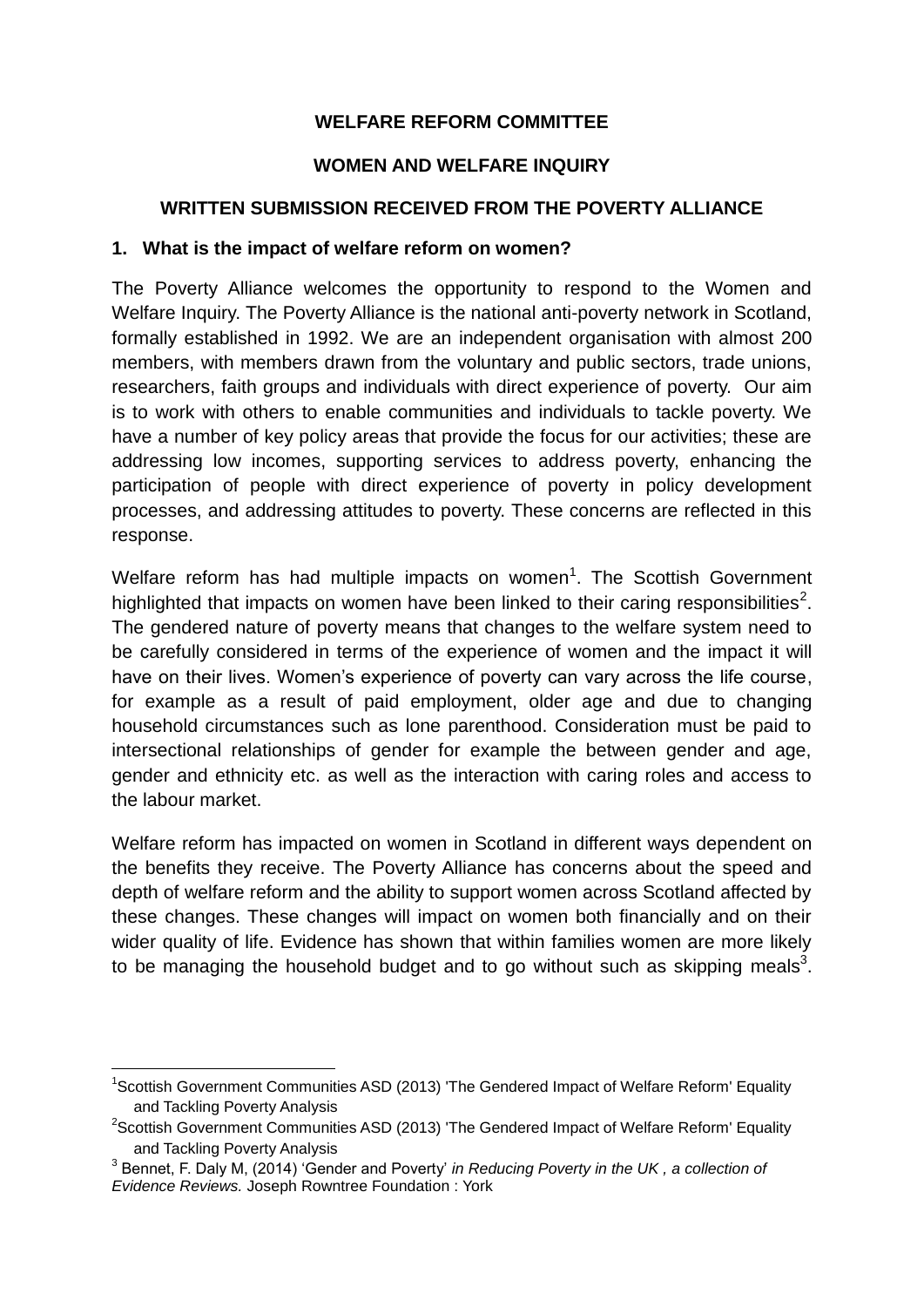Key welfare reform changes have directly affected women such as loss of the Health In Pregnancy and the Sure Start maternity grants $4$ 

Evidence from our Welfare Trackers project has indicated that Welfare Reform has impacted negatively on organisations in Glasgow who support people affected by welfare changes. We found that:

- 75% or organisations reported an increased workload;
- 67% reported a more challenging, complex caseload;
- 63% said it was having an impact on the delivery of core work;
- $\bullet$  38% reported providing emergency food assistance.<sup>5</sup>

This evidence suggests that for both women and men there will be less support available to deal with the pressure that welfare reform is having on their lives. The forthcoming roll-out of Universal Credit in Glasgow will only add to these pressures unless the availability of support is addressed. Having access to holistic adequate support is critical to ensuring that people are supported through these changes.

## **2. What is your (or your clients) experience of being on benefits or employment support?**

Our Welfare Trackers project in Glasgow has ran both city wide networking sessions and local awareness sessions. A number of issues have emerged from communities across Glasgow.

## **Conditionality**

The effect of increased conditionality for those seeking employment is well documented. Our work shows that households with a kinship caring role (mainly headed by women) are facing increased pressure to seek work despite their caring role<sup>6</sup>. This has contributed to increased pressure within these households and is in contrast to those within other caring roles such as those who are in foster carer roles.

#### Accessing employment

A core aim of the welfare changes has been to move people into employment. This however is dependent on the local labour market context and the conditions placed on claimants accessing employment have presented challenges for women in Glasgow. It has been reported that many claimants are having problems with

 $\overline{\phantom{a}}$ 4 Scottish Government Communities Analytical Changes (2014) *Impact of UK Government Welfare Reforms on Families. Autumn Update*

<sup>5</sup> McHardy F(2015) '*What's going in Glasgow Welfare trackers research'* Poverty Alliance :Glasgow 6 Poverty Alliance (2014) Welfare Trackers community session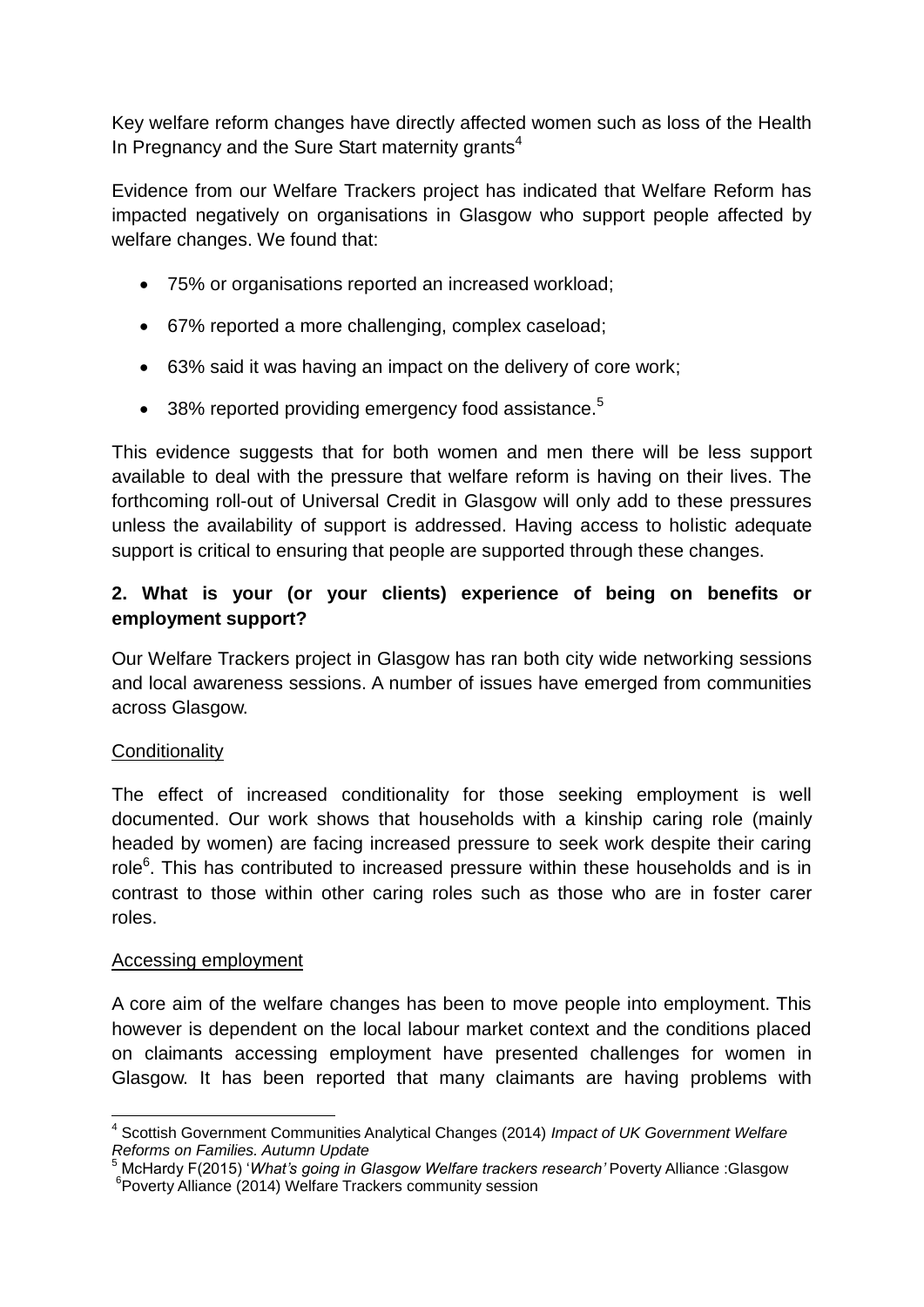unrealistic expectations placed upon them through their Claimant Commitment. For example, frontline support workers have reported difficulties for people getting a Claimant Commitment that accurately reflects their needs. Examples included people fleeing embarrassed about telling coaches the barriers to working they face, overestimating the knowledge of the work coach about their conditions<sup>7</sup>, and lack of knowledge amongst claimants as to their rights under the Claimant Commitment.

# **3. How has your (or your clients) experience with the benefit system changed in recent years since the introduction of the welfare reforms?**

Our work shows that women have reported a more negative experience with the benefits system since the introduction of welfare reforms. These include finding the changes confusing and problematic to navigate. A number have reported increased stress and anxiety about engaging with the system including examples of negative attitudes from frontline advisors. Loss of income has resulted in pressures to reduce household spending or other strategies such as incurring debt.

# **4. Are there any challenges involved in being in receipt of your (your clients) particular benefits?**

For those on a low income – periods of transitions such as moving between benefits and work create uncertainly, and delays in receiving benefits with any loss of income being heavily felt. There is a clear need for process that's clear and accessible for claimants and for a system that minimises disruption to households. In addition, support organisations need to be provided with clear support and guidance to help their clients navigate the system and access help for their needs and circumstances.

# **5. What would be your priorities for change when certain benefits / elements of employment support are devolved to Scotland?**

The devolution of the work programme has potential to improve the lives of lone parents, 92 per cent of whom are women $8$ . There will be some difficulties with this as conditionality is to remain reserved at UK Government level but devolution allows us to ensure the work programme can work alongside other devolved areas such as health and education to provide a more holistic approach. The devolution of the work programme should not mean simply replicating the old system, but instead we should move to a more flexible system with fairness and dignity at its heart. As part of this we need to move towards a system which recognises the value of unpaid work and the important role of women as carers.

The Poverty Alliance campaigned for the power to create a new benefit to be devolved to Scotland and we welcomed this following the Smith report.

 7 Poverty Alliance (2014) Welfare Trackers citywide session

<sup>&</sup>lt;sup>8</sup> Office of National Statistics (2012) 'Lone parents with dependent children'

[http://www.ons.gov.uk/ons/rel/family-demography/families-and-households/2011/sum-lone](http://www.ons.gov.uk/ons/rel/family-demography/families-and-households/2011/sum-lone-parents.html)[parents.html](http://www.ons.gov.uk/ons/rel/family-demography/families-and-households/2011/sum-lone-parents.html)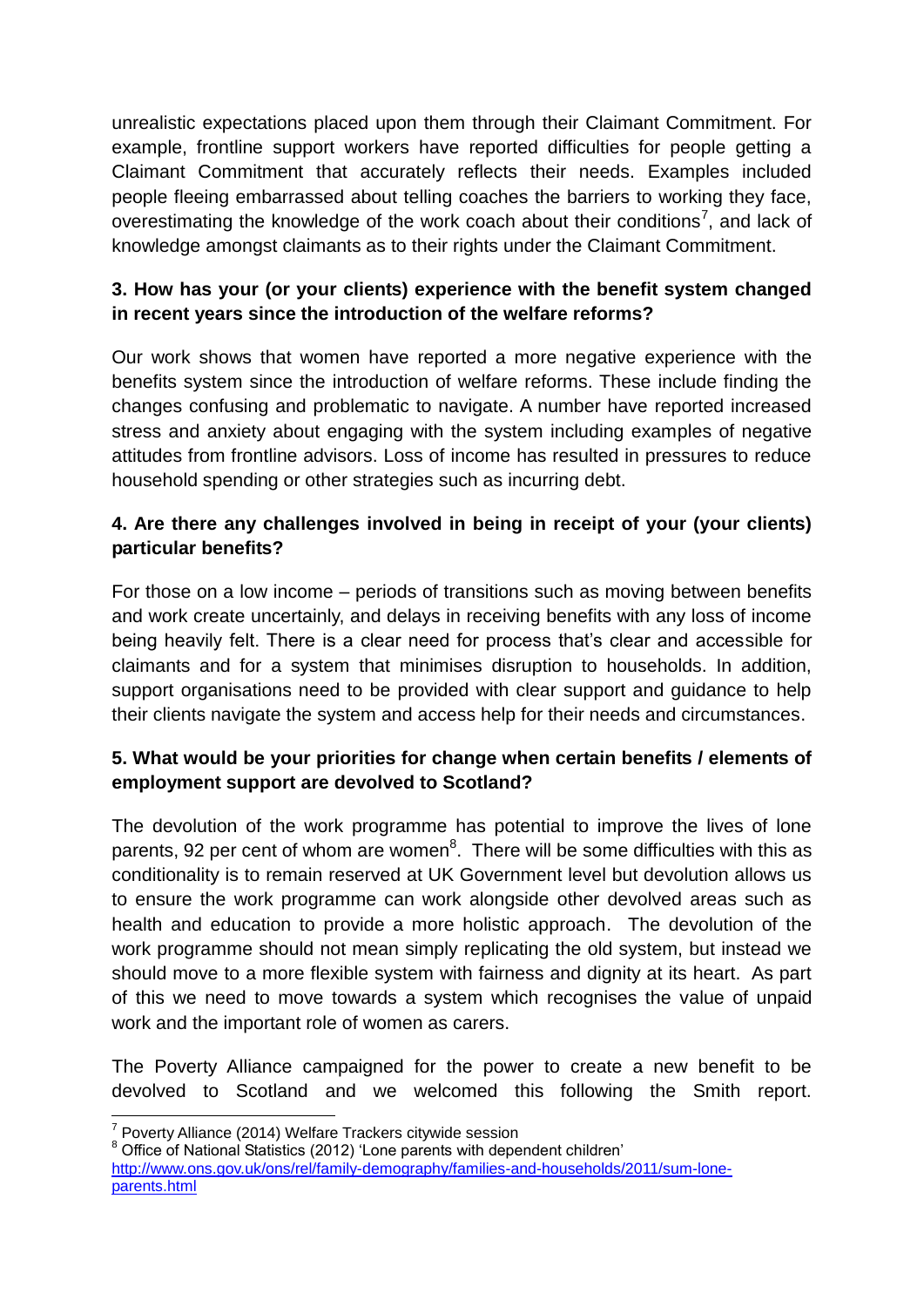Unfortunately, the draft clauses which have since been published have narrowed the ability to use this power to such an extent that it is difficult to see how it could now be of any meaningful value in tackling poverty. We would like to see this changed to reflect what we believe was the original intent in the Smith report. By doing this, Scotland could re-introduce benefits such as Lone Parent Grants and Child Trust funds which would make a real difference to the lives of many women experiencing poverty.

- We also believe that we should move towards a welfare system in Scotland that is better able to deliver the principles outlined by the Scottish Campaign on Welfare Reform (SCoWR):
- Benefit rates should be set at a level where no one is left in poverty and all have sufficient income to lead a dignified life.
- Respect for human rights and dignity should be the cornerstone of a new approach to welfare.
- The benefits system should be simplified by, for example, increasing the role of non-means tested benefits.
- The system should provide the support needed to enable everyone to participate fully in society.

By moving towards a system based on these principles, we can improve the lives of women in Scotland and make meaningful progress in tackling poverty.

# **6. Do you have any suggestions of practical improvements that you would like to see when certain benefits/elements of employment support are under Scottish control?**

In recent years, Scotland has seen a growth in the numbers of people experiencing in work poverty. Women are more likely to be in low paid work, especially part-time work. Currently, almost two-thirds of children in poverty in Scotland are in working households and this is a result of low pay and poor labour market practices<sup>9</sup>. In light of certain benefits and elements of employment support coming under Scottish control we would urge that consideration be given to gender assessment impacts of labour market practices and labour market support and training. Consideration should also be given to practical measures which reduce the barriers to employment that women might such as help with transport costs (especially at the start of a job) and increasing affordable childcare and family caring responsibilities., and other key factors including more hidden factors such as language barriers.

 $\overline{1}$ <sup>9</sup> McCormack C (2015) '*Smith Commission on Further Powers for Scotland'* Poverty Alliance